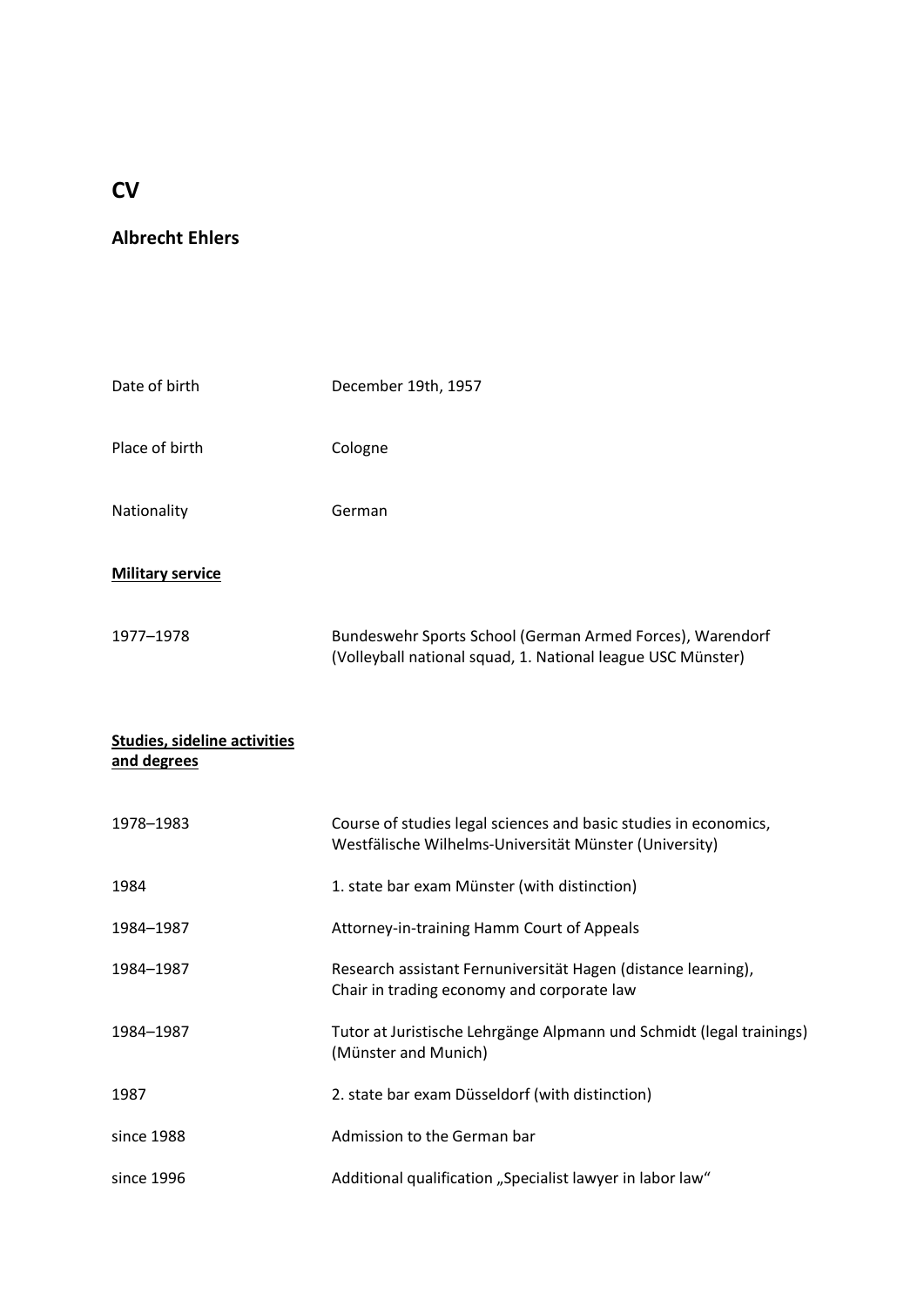#### **Career**

| 1987–2000         |            | Glunz Aktiengesellschaft, Hamm                                                                                                                      |  |
|-------------------|------------|-----------------------------------------------------------------------------------------------------------------------------------------------------|--|
|                   |            | From 1996: Member of the board, Chief Human Resources Officer,<br>From 1998 Deputy chairman of the board                                            |  |
| 2000-2009         |            | <b>HOCHTIEF Aktiengesellschaft, Essen</b>                                                                                                           |  |
|                   |            | From 2000: Chief Representative                                                                                                                     |  |
|                   |            | From 2004: Member of the board, Chief Human Resources Officer                                                                                       |  |
| <b>Since 2010</b> |            | Chancellor of Technische Universität Dortmund (University)                                                                                          |  |
|                   |            | 2010-2018<br>1. term<br>2018-2022<br>2. term<br>2022-2026<br>3. term                                                                                |  |
|                   |            | Mandates in associated institutions (in extracts):                                                                                                  |  |
|                   | since 2010 | Member of the board<br>Studienstiftung der TU Dortmund (Scholarship Foundation)                                                                     |  |
|                   | since 2010 | Member of the General Meeting of<br>TechnologieZentrumDortmund GmbH                                                                                 |  |
|                   | since 2010 | Member and since 2016 President of the Supervisory board<br>PROvendis GmbH, Mülheim/Ruhr                                                            |  |
|                   | since 2011 | Member of the Administrative board of<br>Studierendenwerk Dortmund AöR (student representative body)                                                |  |
|                   | since 2011 | Non-executive Director/Chairman Board of Directors<br>UA Ruhr, New York                                                                             |  |
|                   | since 2014 | Member of the management board of<br>Erich Brost Institut für Journalismus in Europa GmbH, Dortmund                                                 |  |
|                   | since 2016 | Vice-president of the board of<br>tu>startup STIFTUNG, Dortmund                                                                                     |  |
| since 2016        | since 2021 | Start-up Stiftung Dortmunder Hochschulen (Foundation)<br>Member of the management board of<br>CET Centrum für Entrepreneurship & Transfer, Dortmund |  |